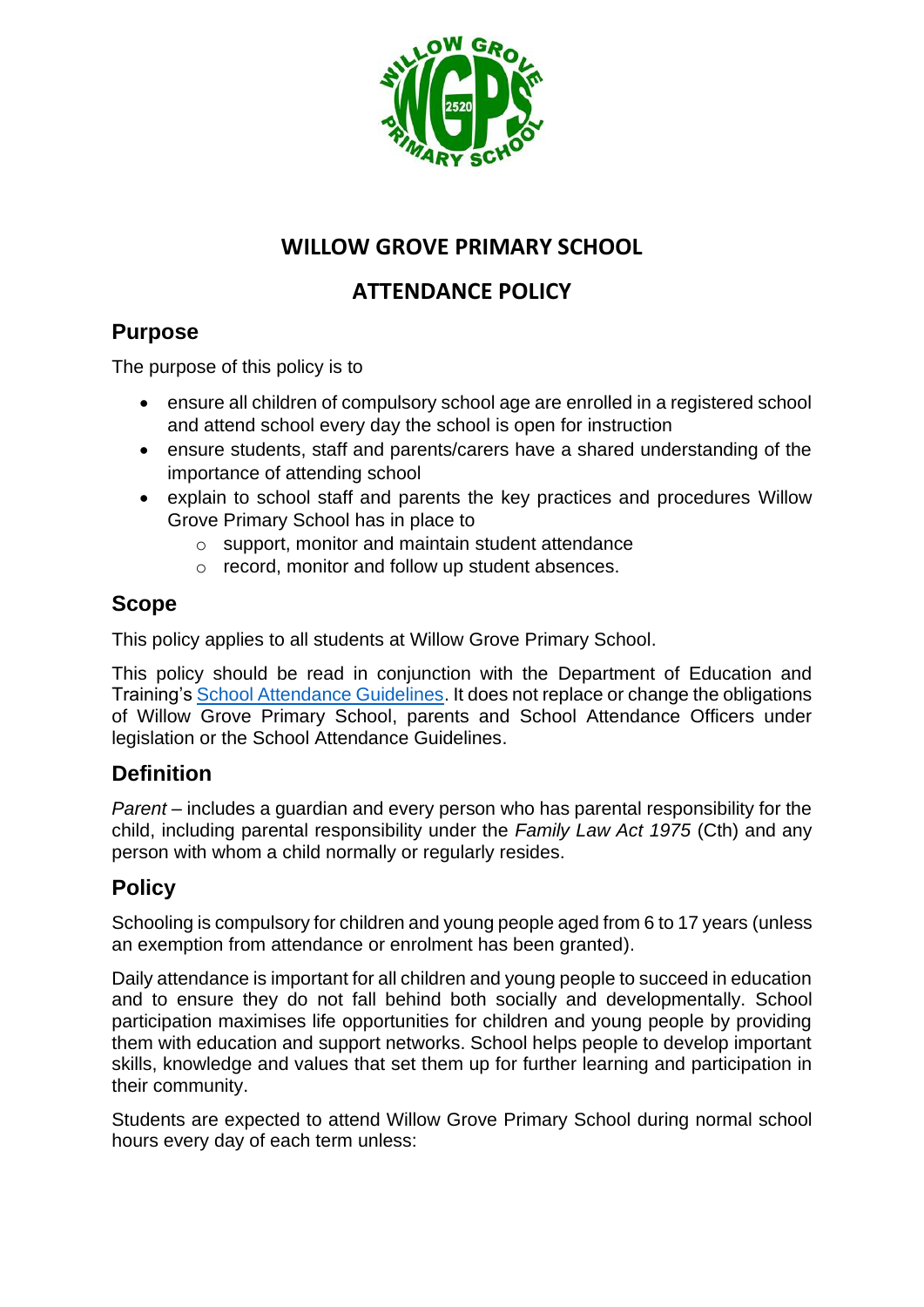- there is an approved exemption from school attendance for the student
- the student has a dual enrolment with another school and has only a partial enrolment in Willow Grove Primary School, or
- the student is registered for home schooling and has only a partial enrolment in Willow Grove Primary School for particular activities.

Both schools and parents have an important role to play in supporting students to attend school every day.

Willow Grove Primary School believes all students should attend school all day, every day when the school is open for instruction and is committed to working with its school community to encourage and support full school attendance.

Our school will identify individual students or cohorts who are vulnerable and whose attendance is at risk and/or declining and will work with these students and their parents to improve their attendance through a range of interventions and supports.

Students are committed to attending school every day, arriving on time and are prepared to learn. Our students are encouraged to approach a teacher and seek assistance if there are any issues that are affecting their attendance.

Willow Grove Primary School parents are committed to ensuring their child/children attend school on time every day when instruction is offered, to communicating openly with the school and providing valid explanations for any absence.

Parents will communicate with the relevant staff at Willow Grove Primary School about any issues affecting their child's attendance and work in partnership with the school to address any concerns.

Parents will provide a reasonable explanation for their child's absence from school and endeavour to schedule family holidays, appointments and other activities outside of school hours.

#### **Supporting and promoting attendance**

Willow Grove Primary School's *Student Engagement and Wellbeing Policy* supports student attendance.

Our school also promotes student attendance by offering: a Breakfast Club program, and an Outside School Hours Care program. Our school also runs Student Attendance Challenges, reports weekly attendance rates at school assemblies, and displays an Attendance Chart outside the school office.

#### **Recording attendance**

Willow Grove Primary School must record student attendance twice per day. This is necessary to:

- meet legislative requirements
- discharge Willow Grove Primary School's duty of care for all students

Attendance will be recorded by the classroom teacher at the start of the school day and after lunch using Compass or similar compatible third party software.

If students are in attendance at a school approved activity, the teacher in charge of the activity will record them as being present.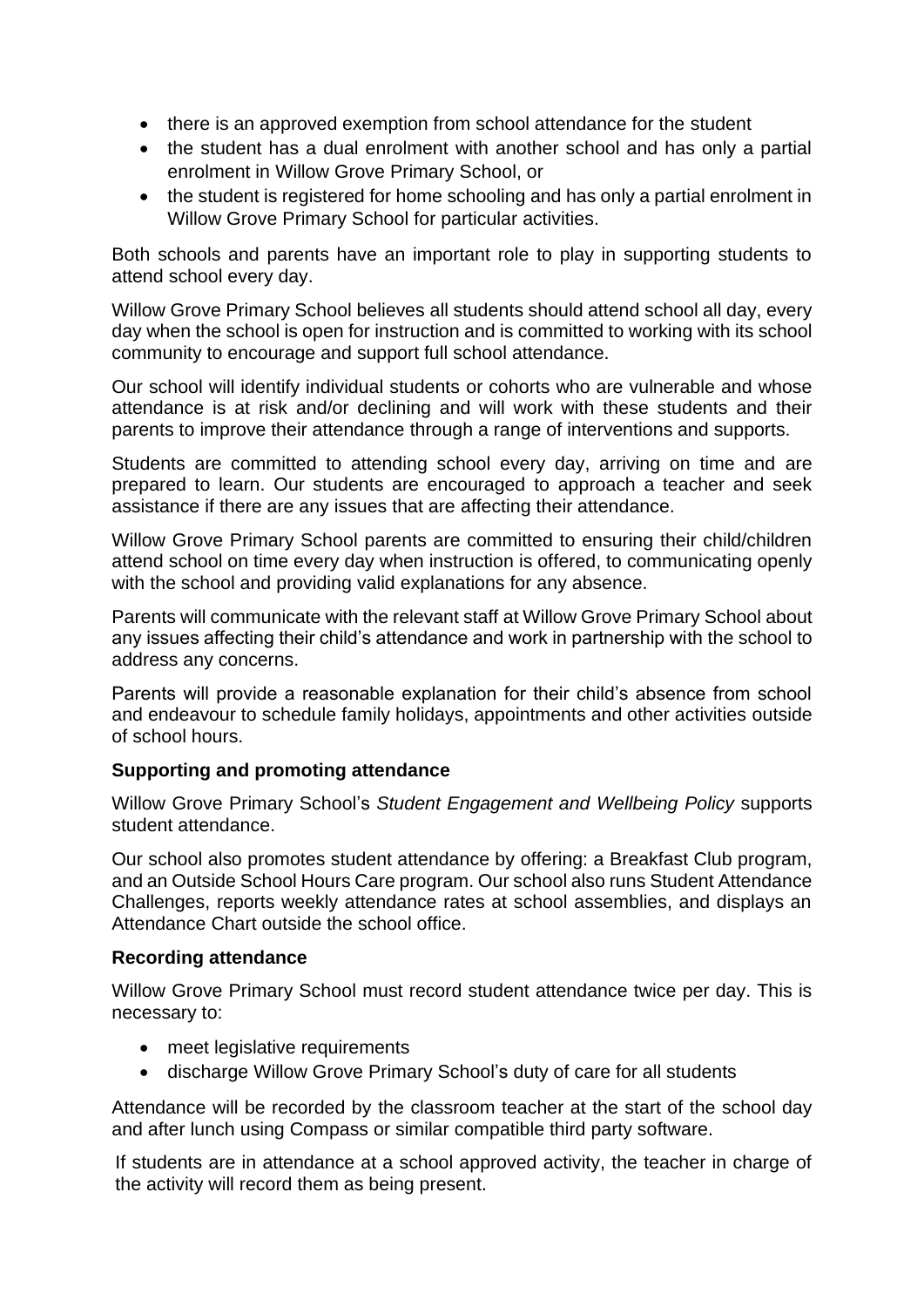## **Recording absences**

For absences where there is no exemption in place, a parent must provide an explanation on each occasion to the school.

Parents should notify Willow Grove Primary School of absences by:

- Entering a prior approval note in Compass or providing a written note to the classroom teacher in advance if it is a planned absence,
- Phoning the school if it is an unplanned absence, followed by updating the absence in Compass or providing a written note to school on their child's return.

If a student is absent on a particular day and the school has not been previously notified by a parent, or the absence is otherwise unexplained, Willow Grove Primary School will notify parents by SMS notification message or telephone. Willow Grove Primary School will attempt to contact parents as soon as practicable on the same day of the unexplained absence, allowing time for the parent to respond.

Willow Grove Primary School will keep a record of the reason given for each absence. The principal will determine if the explanation provided is a **reasonable excuse** for the purposes of the parent meeting their responsibilities under the *Education Training Reform Act 2006* and the School Attendance Guidelines.

If Willow Grove Primary School considers that the parent has provided a **reasonable excuse** for their child's absence the absence will be marked as '**excused absence**'.

If the school determines that no reasonable excuse has been provided, the absence will be marked as '**unexcused absence**'.

The Principal has the discretion to accept a reason given by a parent for a student's absence. The Principal will generally excuse:

- medical and dental appointments, where out of hours appointments are not possible or appropriate
- bereavement or attendance at the funeral of a relative or friend of the student, including a student required to attend Sorry Business
- school refusal, if a plan is in place with the parent to address causes and support the student's return to school
- cultural observance if the parent/carer notifies the school in advance
- family holidays where the parent notifies the school in advance

If no explanation is provided by the parent within 10 school days of an absence, it will be recorded as an 'unexplained absence' and recorded on the student's file.

Parents will be notified if an absence has not been excused.

## **Managing non-attendance and supporting student engagement**

Where absences are of concern due to their nature or frequency, or where a student has been absent for more than five days without explanation, Willow Grove Primary School will work collaboratively with parents, the student, and other professionals, where appropriate, to develop strategies to improve attendance. Strategies may include:

• establishing an Attendance Student Support Group